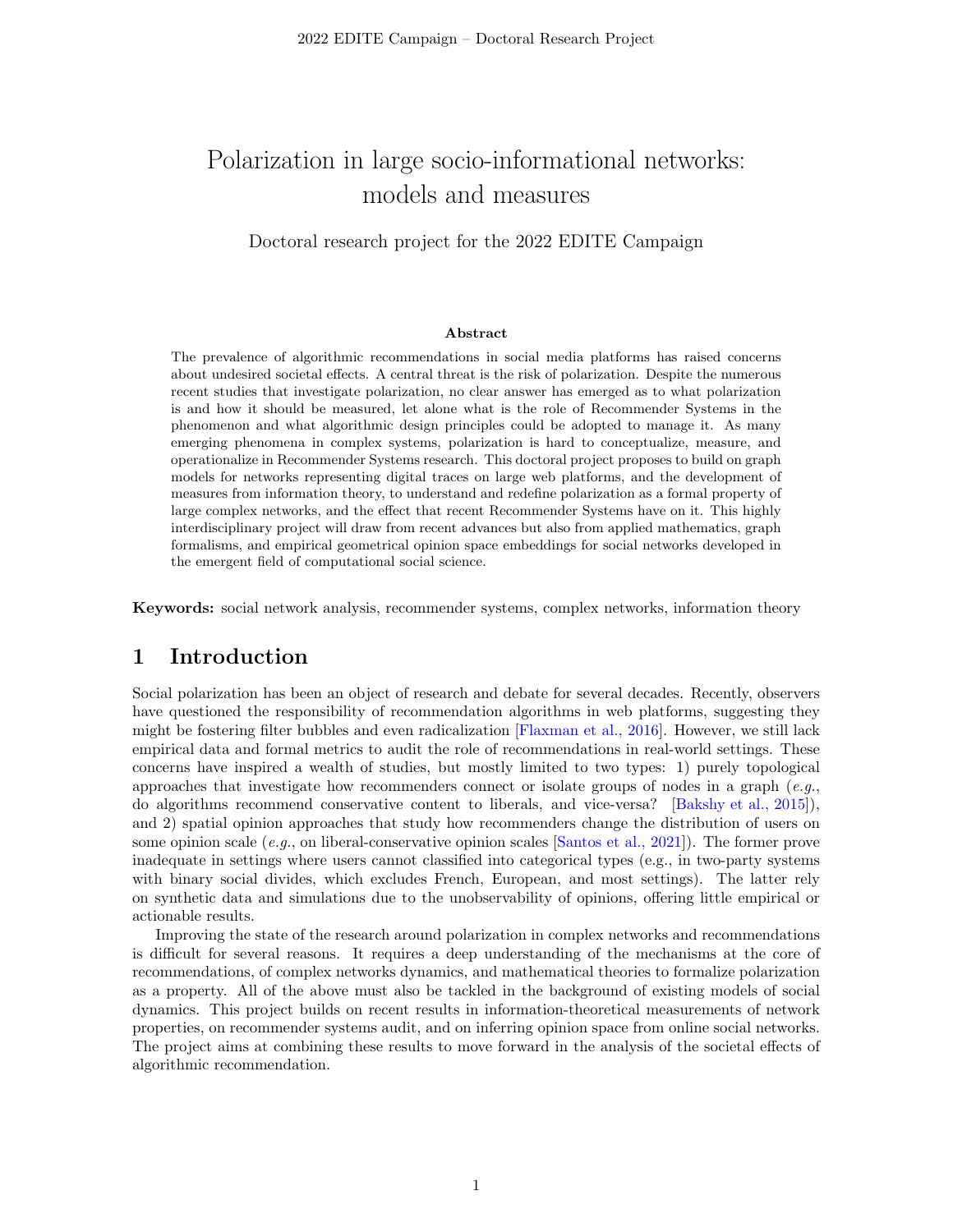# 2 Related Works

Graph models of complex networks. Recently, a variety of graph formalisms has been applied to model complex social and informational systems, such as online social networks, online media, and news platforms. The Heterogeneous Information Network (HIN) [\[Shi et al., 2016\]](#page-3-3) graph formalism allows to model edges of different nature (indicating, e.g., interactions such becoming friends, retweeting, posting, commenting, sharing, clicking or viewing) between nodes of different types (e.g., users, comments, messages and news articles or URLs in general). The HIN formalism is also at the center of a very active research community in Recommender Systems [\[Shi et al., 2018\]](#page-3-4). The typological flexibility of the HIN is complemented by graph formalisms capable of modeling the temporal dynamics of networks [\[Latapy et al., 2018\]](#page-3-5), which can also be leveraged in recommendations [\[Tabourier et al., 2019\]](#page-3-6).

Formalizing emergent properties in complex systems. Besides modeling complex systems and computing algorithmic recommendations, a different but related line of research using graphs takes interest in the measurement of emerging properties. Related to polarization, measuring *diversity* in social and information platforms has seen important recent developments [\[Bakshy et al., 2015\]](#page-3-1). Diversity is a property accounting for the variety or balance of how users interact among themselves and with items (such as content pieces or comments) online. Diversity has been measured in the context of algorithmic recommendations [\[Ramaciotti Morales et al., 2020\]](#page-3-7) and online navigation traces [\[Ramaciotti Morales et al., 2019\]](#page-3-8), using information theoretical concepts in graph settings [\[Ramaciotti Morales et al., 2021b\]](#page-3-9). Similar approaches are lacking in relation to polarization.

Polarization as a concept calls for geometrical models. While several authors have taken interest in purely topological metrics for polarization (e.g., degrees of  $[dis]$ connection as measured by graph modularity [\[Guerra et al., 2013\]](#page-3-10)), numerous social systems do not lend themselves to categorical classification on which these types of metrics can be used. A striking illustration is the case of political polarization: while in the US many users can be classified as Democrat- or Republican-leaning, in Europe, users may display political attitudes that do not equate to party sympathies, and that are best captured by continuous opinion scales (ranging from most opposed to most favorable towards several issues: e.g., immigration, environment protection, etc.). In this context, polarization would be better described by the geometrical clustering of individuals around poles in opinion spaces defined by these scales. Recent empirical works have shown that graph embedding methods applied to social networks can yield positions of users in such spaces [\[Ramaciotti Morales et al., 2021a\]](#page-3-11). In these multidimensional opinion spaces, users can be positioned along several dimensions that act as indicators of positive or negative opinion towards several issues [\[Ramaciotti Morales et al., 2022\]](#page-3-12). Much like diversity, a few notions capturing polarization can be derived within axiomatic –information– theories [\[Duclos et al., 2004\]](#page-3-13). These families of information-theoretical measures have also been used for auditing recommendation algorithms in opinion spaces [\[Ramaciotti Morales and Cointet, 2021\]](#page-3-14). Still, a general theory of polarization which would encompass a broader set of notions underlying polarization is largely missing. Such a theory would allow for the definition of families of measures: functions which would account for both geometrical and topological descriptions of online social networks.

### 3 The Doctoral Research Project

Consequently, this project seeks to substantially advance the understanding and the modeling of polarization in online platforms. These advances in modeling will be conceived to investigate the impact of algorithmic recommendations. This project seeks to do so by developing work in several interacting areas of research:

Axiomatic theories of polarization in embedded networks. Similar to how recent research has axiomatized the measurement of diversity in complex systems ([\[Ramaciotti Morales et al., 2021b\]](#page-3-9) at LIP6), an important lane of work is to develop formal measures for polarization. Such measures would have to include geometrical aspects besides graph and information theory. There is a need for geometrical frameworks to account for continuous and multidimensional models of opinions of online users. A starting point for this is to build on existing axiomatic theories [\[Duclos et al., 2004\]](#page-3-13) to adapt them to the context of social networks embedded in opinion spaces. Connected to polarization in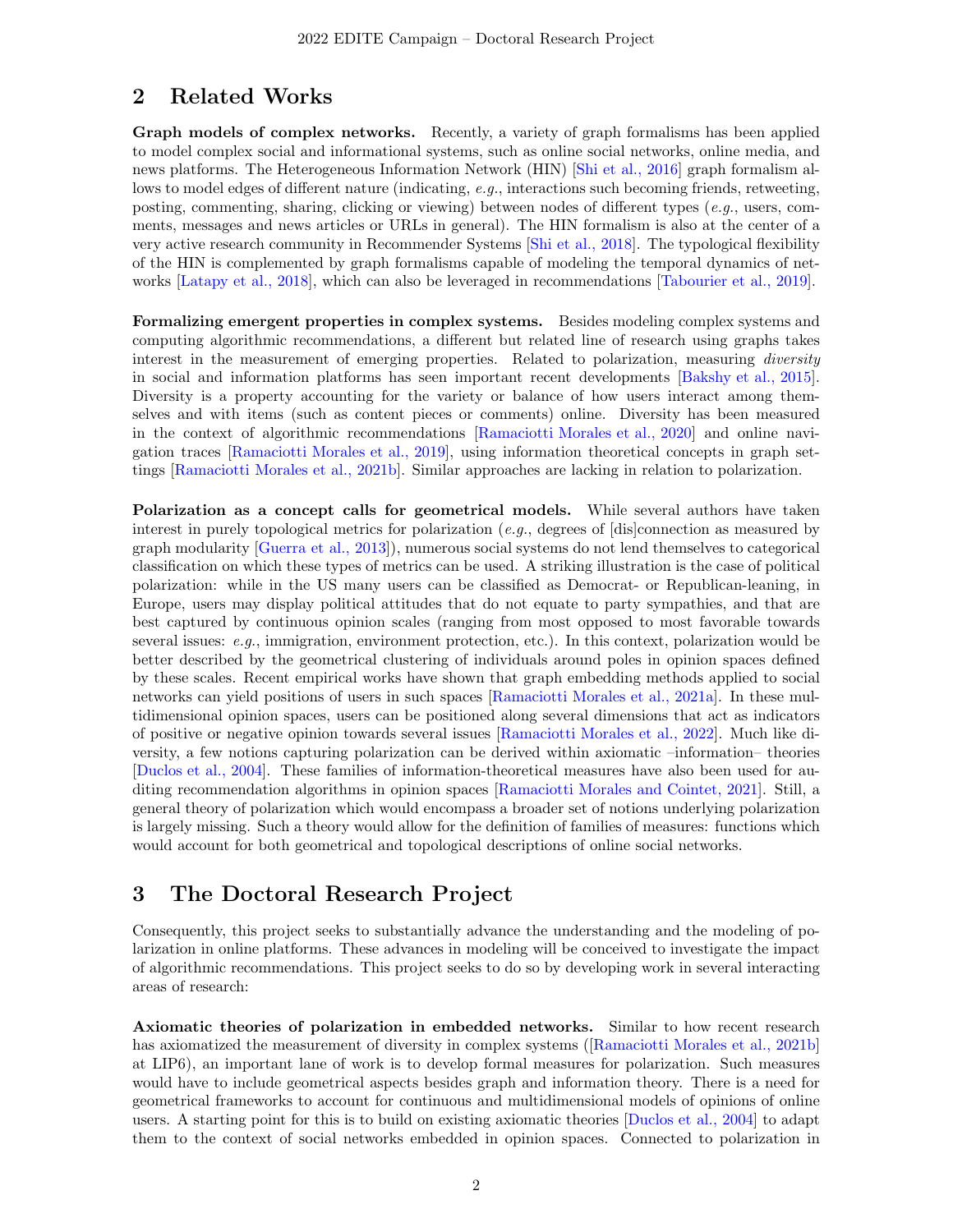networks, a special attention is given to heterogeneous and dynamic networks of users interacting between them and with online content. To produce results on large real-world data, it demands to control the algorithmic complexity of the measures defined.

Impact of recommender systems in polarization. The project is expected to investigate the effect of recommender systems in social and informational online systems. For this, the doctoral candidate will gain a deep understanding of recommenders from the state of the art, and conduct simulations based on both, synthetic and real-world data. An important research axis is understanding how representations learned by recommenders (e.g., in weight spaces in GNN-based recommenders, or latent spaces in matrix factorization-based recommenders) impact polarization.

Real-world data. This project will benefit from unique large-scale, real-world data through cosupervision with médialab at Sciences Po (see the Supervision and Host Laboratory section). This should enable significant practical results besides the theoretical ambition of this project. In particular, the doctoral student will gain access to social graphs datasets and online activity traces of large number of users, with meta-data including positioning in opinion spaces.

[Inter]disciplinarity. This computer science project is mainly concerned with methods and algorithms adapted to graph representations. A special attention is given to graph models for heterogeneous and dynamic systems. This project is also concerned with information-theoretical measures in probability theory for the formalization of measures of polarization. The field of algorithmic recommendation being at the core of this project, having a deep knowledge of recommender systems is of central importance for this project. Finally, the issue of polarization is an emerging source of preoccupation in several areas related to social sciences. This project is thus connected with the disciplines that deal with them, leveraging large volumes of digital traces of online behaviors.

#### 4 Supervision and Host Laboratory

This doctoral project will be hosted at Laboratoire d'Informatique de Paris 6 (LIP6), by the Complex Networks Group, and co-supervised by

- Lionel Tabourier, Maître de Conférences (HDR), head of the Complex Networks Group, LIP6, Sorbonne Université/CNRS;
- Pedro Ramaciotti Morales, Research Scientist, médialab, Sciences Po & Chair of AI in Computational Social Sciences, CRI/LPI Université Paris Cité.

The Complex Networks Group at LIP6 [\(www.complexnetworks.fr\)](http://www.complexnetworks.fr) is specialized in the study of empirical graphs, graph modeling and algorithms, data mining on graphs.

The m´edialab at Sciences Po [\(medialab.sciencespo.fr\)](https://medialab.sciencespo.fr/) is an interdisciplinary laboratory gathering mathematicians, computer scientists, designers, sociologists, and political scientists. The médialab leverages resources from different disciplines to study digital informational and social ecosystems such as social networks and media internet platforms. Additional interactions are also expected with the Centre de Recherches Interdisciplinaires (CRI/LPI, [www.cri-paris.org\)](www.cri-paris.org). This research unit of the Université Paris Cité fosters innovative interdisciplinary approaches to societal challenges, which should benefit to the doctoral project.

### 5 Required Profile of the Doctoral Student

The candidate for this project must have solid bases in applied mathematics, graph algorithms, and data mining. Having knowledge or experience with recommender systems and complex network modeling is also an advantage, as it is experience with data from internet platforms.

The candidate is not required to have previous knowledge or experience in computational social sciences, but must display scientific openness and interest to interact with researchers in this emerging field and understand the context and broader motivation of this project.